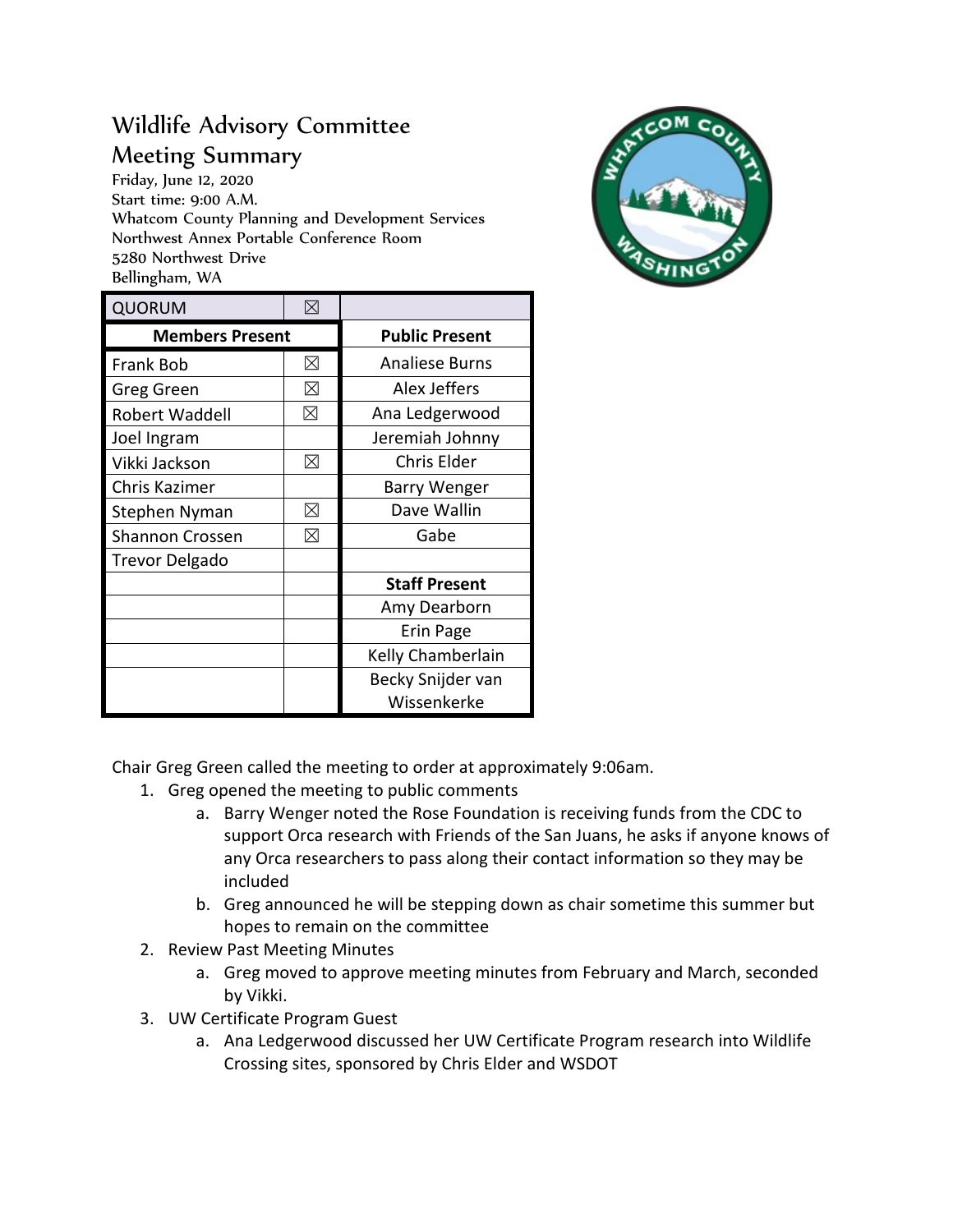- b. The research team compiled collision and carcass removal data to identify potential crossing sites and is hoping to share their presentation/report with the Committee
	- i. Amy invited them to present at the next Committee meeting in July
- c. Analiese noted she was invited to a Wildlife Camera installation in Bellingham and is interested in the potential interactions of this research with City of Bellingham
- 4. PDR Program
	- a. Becky Snijder van Wissenkerke detailed the Purchase of Development Rights Program – an effort to purchase conservation easements in order to protect the lands from development
	- b. The program has historically focused on protecting farm/agricultural land and would like to expand their criteria to include wildlife/ecosystem protections – Becky is requesting recommendations from the Committee on ways to integrate these areas into the program.
		- i. Erin asked if the PDR program is needing a definition of "wildlife corridors" to include in their criteria
- 5. Revised Work Plan Review
	- a. Greg noted that adding a fourth item to the Species of Local Importance list is a priority for the Committee. (See Revised Draft 2020 Work Plan)
- 6. Amphibian Recommendations Stephen Nyman
	- a. Stephen noted that he included the Western Toad, Coastal Tailed Frog, and Northern Rubber Boa in his evaluations
		- i. Western Toad
			- 1. No outside protections, threatened by movement during vulnerable stages
		- ii. Coastal Tailed Frog
			- 1. Often threatened by development near streams, sensitive to raised temperatures or loss of buffers/cover
		- iii. Northern Rubber Boa
			- 1. Not much information available, unusually distributed, may be threatened by loss of hibernation areas
	- b. The Oregon Spotted Frog and Cascades Frog were considered, but not evaluated
		- i. Oregon Spotted Frog is state and federally protected
		- ii. Cascades Frog is not exhibiting state-wide or regional decline
	- c. See document "Recommendations for Amphibians and Reptiles"
	- d. Stephen and Greg discussed the "Recommendations for Amphibians and Reptiles" document as an appropriate template for moving forward with creation of the Species of Local Importance List
	- e. Amy noted that there are multiple categories that are unaddressed that need to be assigned for research:
		- i. Birds, Plants, Marine, Invertebrates
		- ii. Shannon volunteered to be responsible for Invertebrates
- 7. Ecosystem Conservation Plan